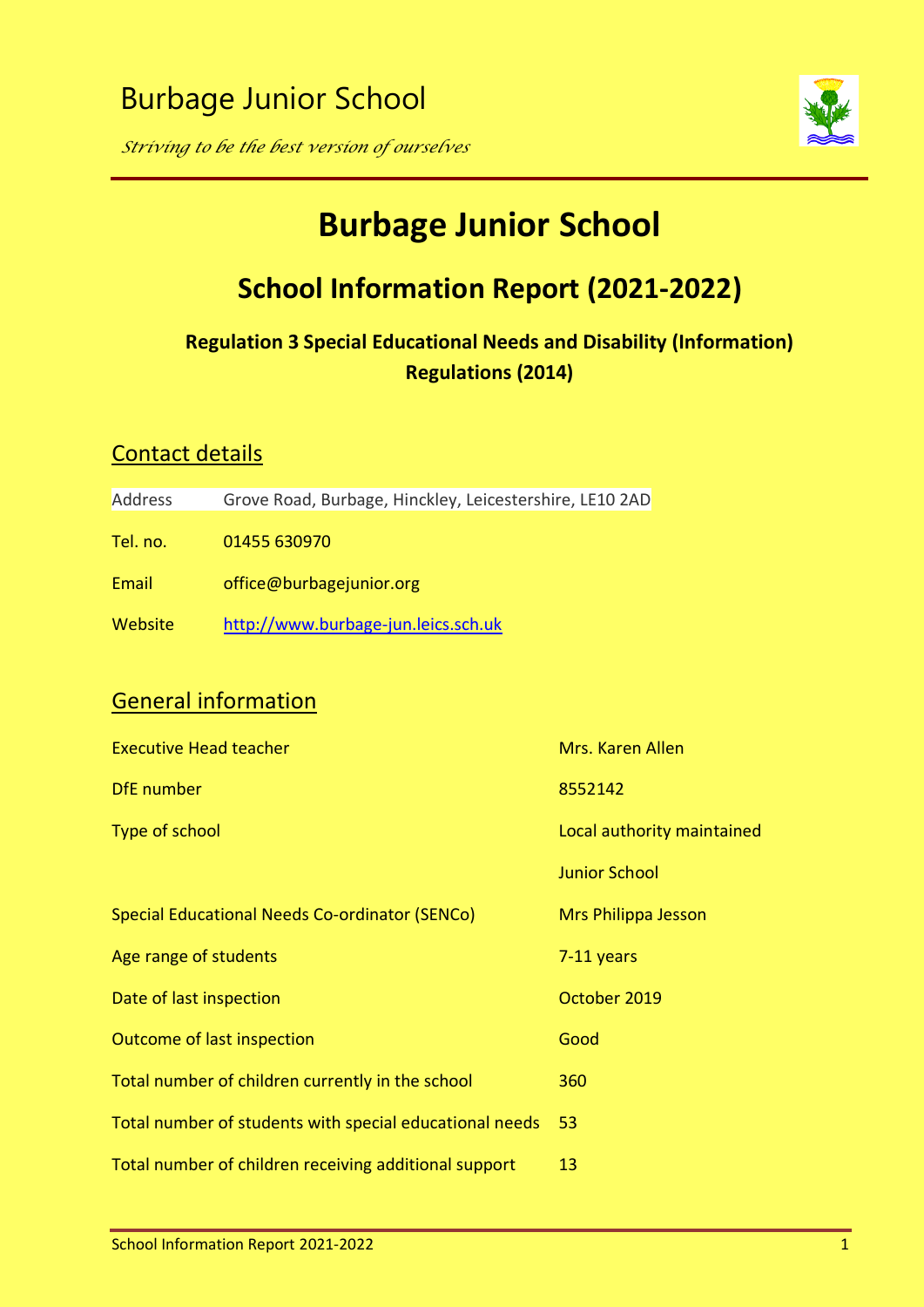

Burbage Junior School is a Local Authority maintained Junior school. We are committed to using our best endeavours to provide an appropriate and high quality education for *all* children at our school which enables them to

- Achieve their best
- Become confident individuals living fulfilling lives
- Make successful transition to their next phase of education.

The key responsibilities of the Special Educational Needs Co-ordinator (SENCo) are taken from the SEND 0-25 Code of Practice (2014) and include:

- overseeing the day-to-day operation of the school's Special Educational Needs and Disabilities (SEND) policy
- coordinating provision for children with SEND
- liaising with the relevant Designated Teacher where a looked after pupil has SEND
- advising on the graduated approach to providing SEND support
- advising on the deployment of the school's delegated budget and other resources to meet pupils' needs effectively.
- liaising with parents of pupils with SEND
- liaising with early years' providers, other schools, educational psychologists, health and social care professionals, and independent or voluntary bodies
- being a key point of contact with external agencies, especially the local authority and its support services
- liaising with potential next providers of education to ensure a pupil and their parents are informed about options and a smooth transition is planned
- working with the head teacher and school governors to ensure that the school meets its responsibilities under the Equality Act (2010) with regard to reasonable adjustments and access arrangements
- ensuring the school keeps the records of all pupils with SEND up to date.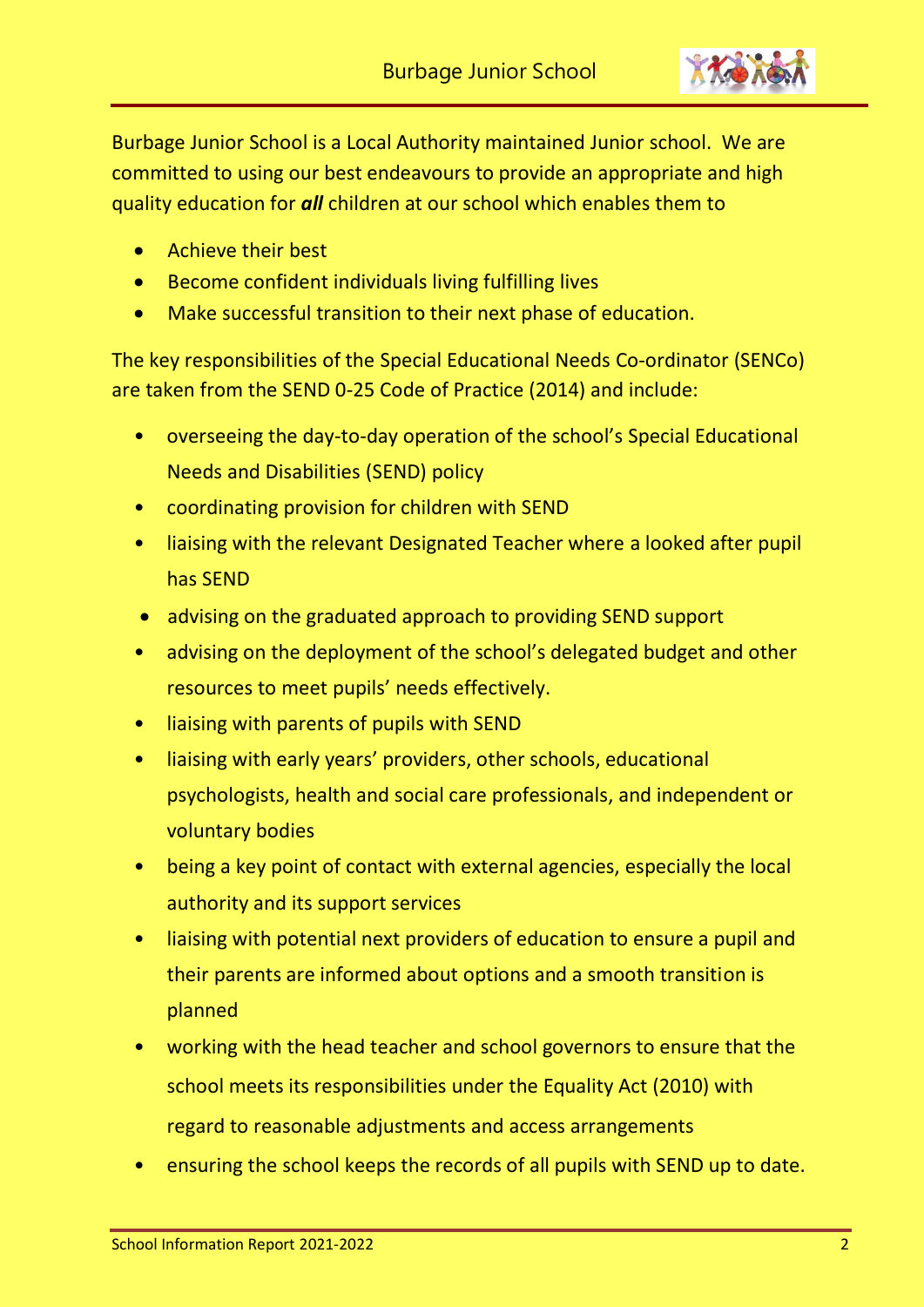

## **How does Burbage Juniors know if my child needs extra help and what should I do if I think my child may have special educational needs?**

A pupil is considered to have special educational needs or disabilities (SEND) where their learning difficulty or disability calls for provision different from or additional to that normally available to pupils of the same age**.** For some children, SEND can be identified at an early age. However, for other children and young people difficulties become evident only as they develop**.**

There are four broad areas of SEND, all of which the school provides for:

- Communication and Interaction
- Cognition (understanding) and Learning
- Social, Emotional and Mental Health
- Sensory and/or Physical

The purpose of identification is to work out what action the school needs to take, not to fit a pupil into a category. In practice, individual children often have needs that cut across all these areas and their needs may change over time. In our school, the needs of the whole child will always be considered in this process.

We are currently providing support for children with the following identified needs:

- Speech, language and communication needs
- General learning difficulties
- Physical disabilities including hearing impairment and visual impairment
- Social, emotional and mental health needs.

Identifying and adapting teaching to meet children's needs is a process that is in place for all pupils. The school identifies where pupils are not making expected progress or working below national expectations through termly pupil progress meetings.

If you think that your child may have SEND, please speak with your child's class teacher who will share these concerns with the school's SENCo.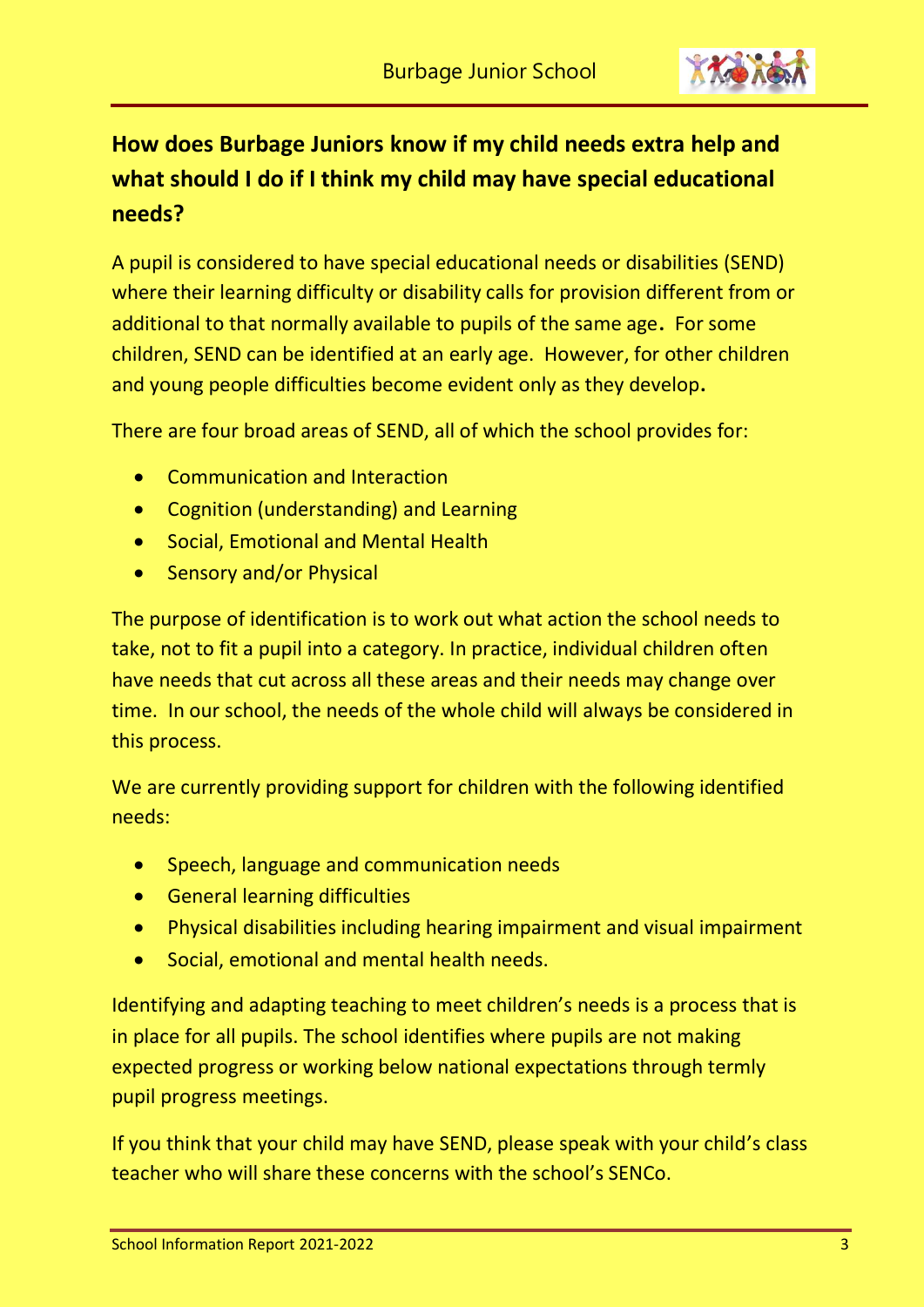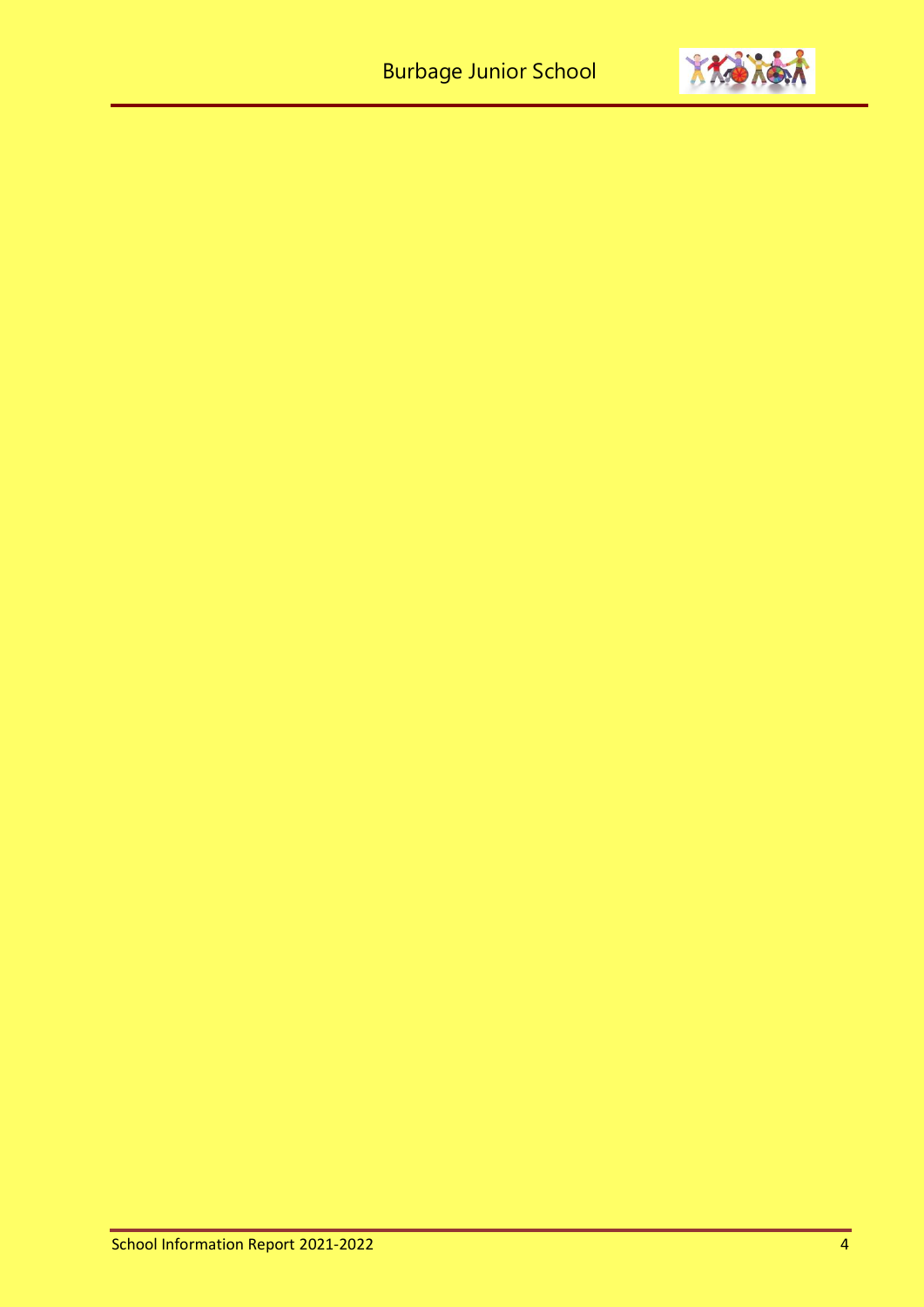

**What are the arrangements for consulting parents/carers of SEND pupils about, and involving them in, the education of their child & how do you support parents/carers with concerns about their children's learning?**

The staff of Burbage Juniors are available for any parents/carers to speak about their child's education or well-being in school. Parents/carers of all children are invited to speak with the SENCo at each of our Parents' Evenings. In addition, those with children on the SEND record are invited in each term to review their children's targets with the class teachers. For those with children with SEND Support Plans or Education Health and Care Plans, they are invited to contribute their views formally at each annual review.

## **What policies do you have in the school for identifying pupils with SEND and assessing their needs?**

Information about the process of identification and assessment of pupils with SEND is found in the SEND Policy on our school website [https://www.burbage](https://www.burbage-jun.leics.sch.uk/)[jun.leics.sch.uk](https://www.burbage-jun.leics.sch.uk/)

### **How does Burbage Juniors identify pupils with SEND?**

Identifying and adapting teaching to meet children's needs is a process that is in place for all pupils. The school identifies where pupils are not making expected progress or working below national expectations through termly pupil progress meetings. Where necessary, class teachers will put in place interventions, through quality teaching, appropriate differentiation and inclass support. These are carried out in order to close the gap or raise the attainment. The class teacher will also talk with parents at this stage to ensure there is a shared understanding of their child's needs and to gain their perspective on any emerging concerns and areas of strength.

Where a pupil's needs are persistent, the class teacher will complete an initial concerns checklist and arrange to meet with the SENCo. At this meeting the requirement for additional fine-tuned assessments will be ascertained. Parents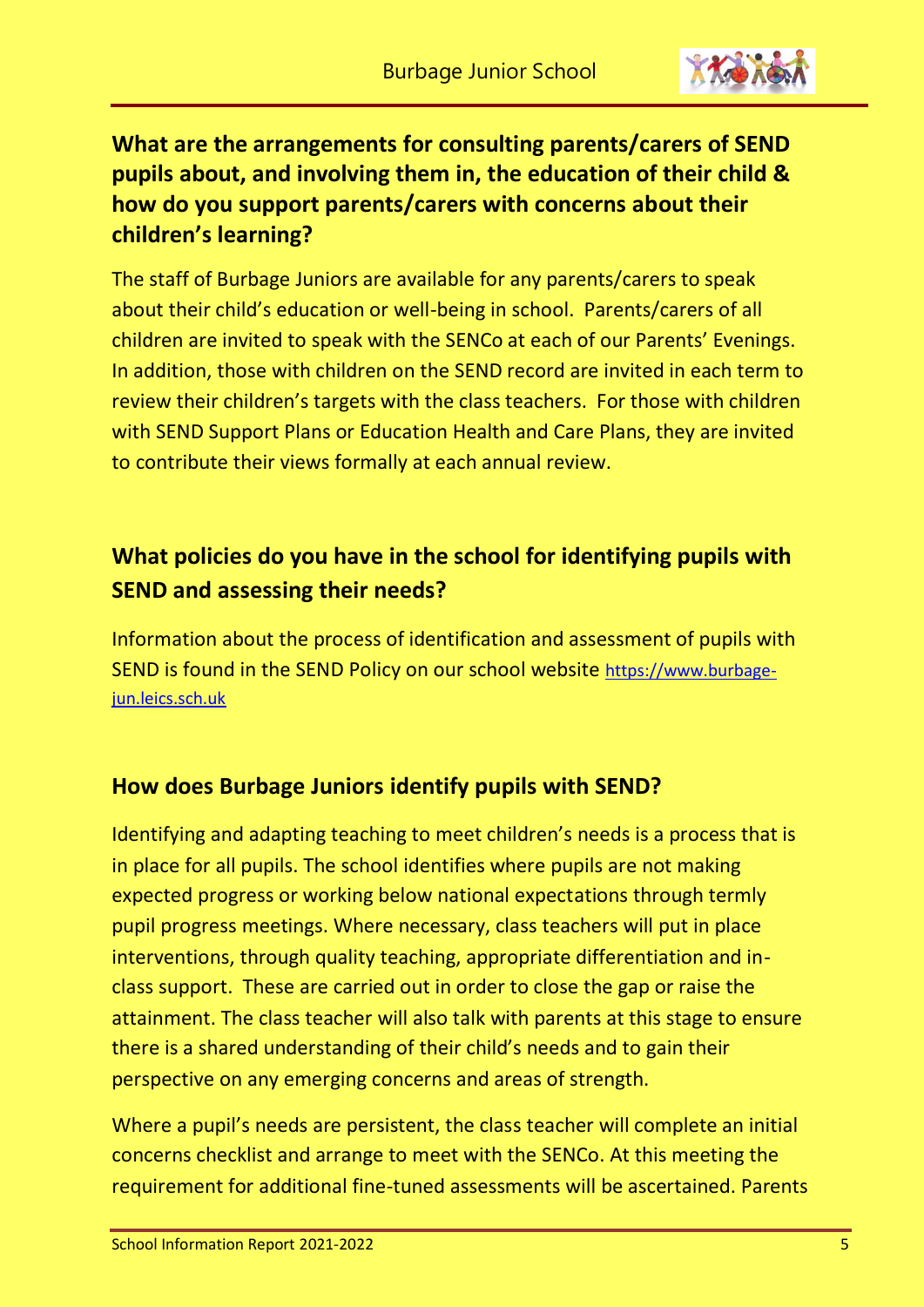

will be invited to attend this meeting and share their perspective. Where appropriate, the child's views will be sought. If, as a result of this process, it is clear that different and additional provision is required to meet the child's needs, the child will then be placed on the school SEND record at 'SEN Support'. The parents will be informed if the school is making special educational provision for a child. The class teacher remains responsible and accountable at all times for the progress and development of all children in his/her class, even where a child may be receiving support from a teaching assistant. High quality teaching, differentiated for individual pupils is always seen as the first step in responding to pupils' who may have SEND.

Working together the SENCo, class teacher, parents and child (where appropriate) will select appropriate support and intervention to meet the outcomes identified for the child. This will be delivered by staff with sufficient skills and knowledge.

#### **How will Burbage Juniors support my child?**

At Burbage Juniors, we aim to provide all children, including those with SEND, with a broad, balanced academic and social curriculum, which is accessible and ensures they are fully included in all aspects of school life and feel equally valued and fully part of the school community.

To achieve this aim we:

- 1. Strive to establish a fully inclusive school, eliminate prejudice and discrimination and create an environment where all children can be happy, flourish and feel safe.
- 2. Will respond to learners in ways which take account of their varied needs and life experiences, moving away from an approach that locates a problem within the child, but means doing everything we can to meet a child's SEND.
- 3. Are committed to identifying a pupil's SEND at the earliest point and then making effective provision as this is known to improve long term outcomes.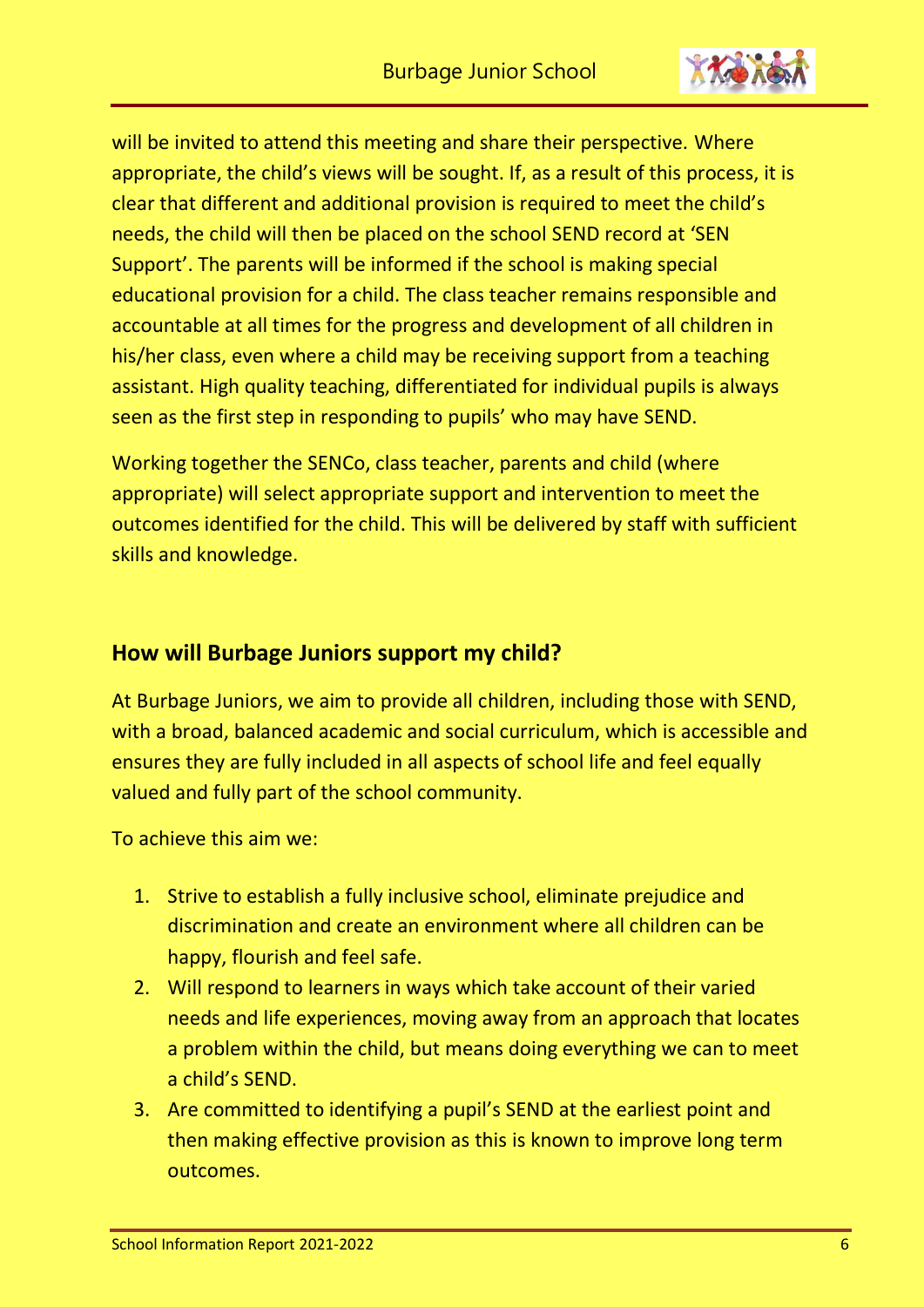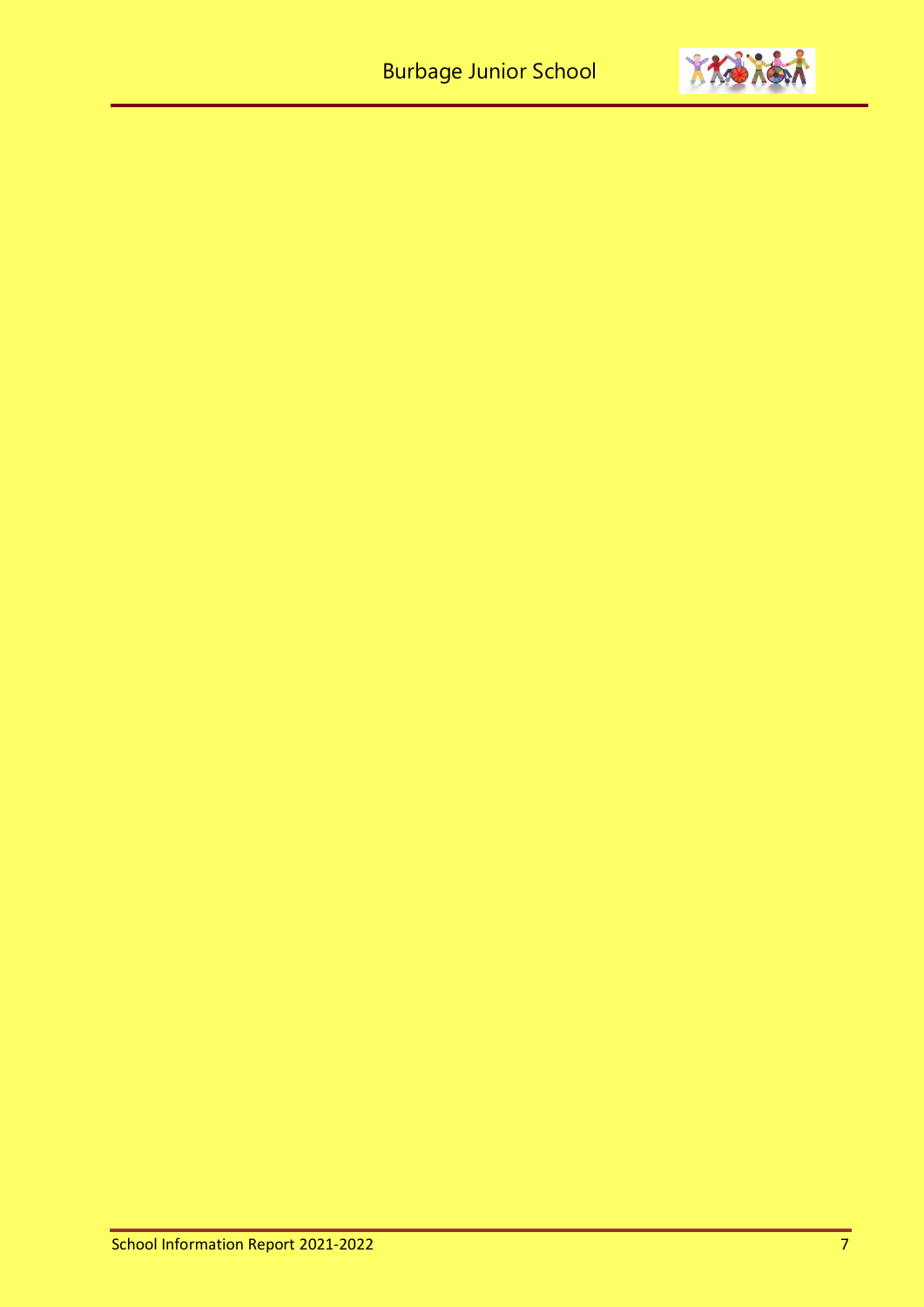

- 4. Work in close partnership with parents to achieve these aims. We are committed to parents participating as fully as possible in decisions and being provided with information and support necessary to enable this.
- 5. Support pupils themselves to participate in discussions and express their views and be fully involved in decisions which affect them encouraging them to become increasingly effective self-advocates.
- 6. Work in close partnership with a range of specialist agencies to enable us to provide effective targeted support.
- 7. Provide support, advice and training for all staff working with pupils with SEND to enable them to be increasingly able to adapt teaching to respond to the strengths and needs of all pupils.
- 8. Have appointed a qualified Special Educational Needs Coordinator, Philippa Jesson, who has responsibility for the day-to-day operation of the SEND policy and coordination of specific provision made to support individual pupils with SEND, including those who have EHC plans.

## **How does Burbage Juniors know how effective its arrangements and provision for children with special educational needs are?**

The effectiveness of the support and interventions and their impact on individual children is reviewed each term. The review process includes

- an evaluation of the impact and quality of the support and intervention, and
- the views of the pupil and their parents.

This review then feeds back into the analysis of the pupil's needs. The class teacher, with support from the Special Educational Needs Co-ordinator (SENCo) where needed, revises the support in light of the pupil's progress and development, deciding on any changes to the support and outcomes in consultation with the parent and pupil.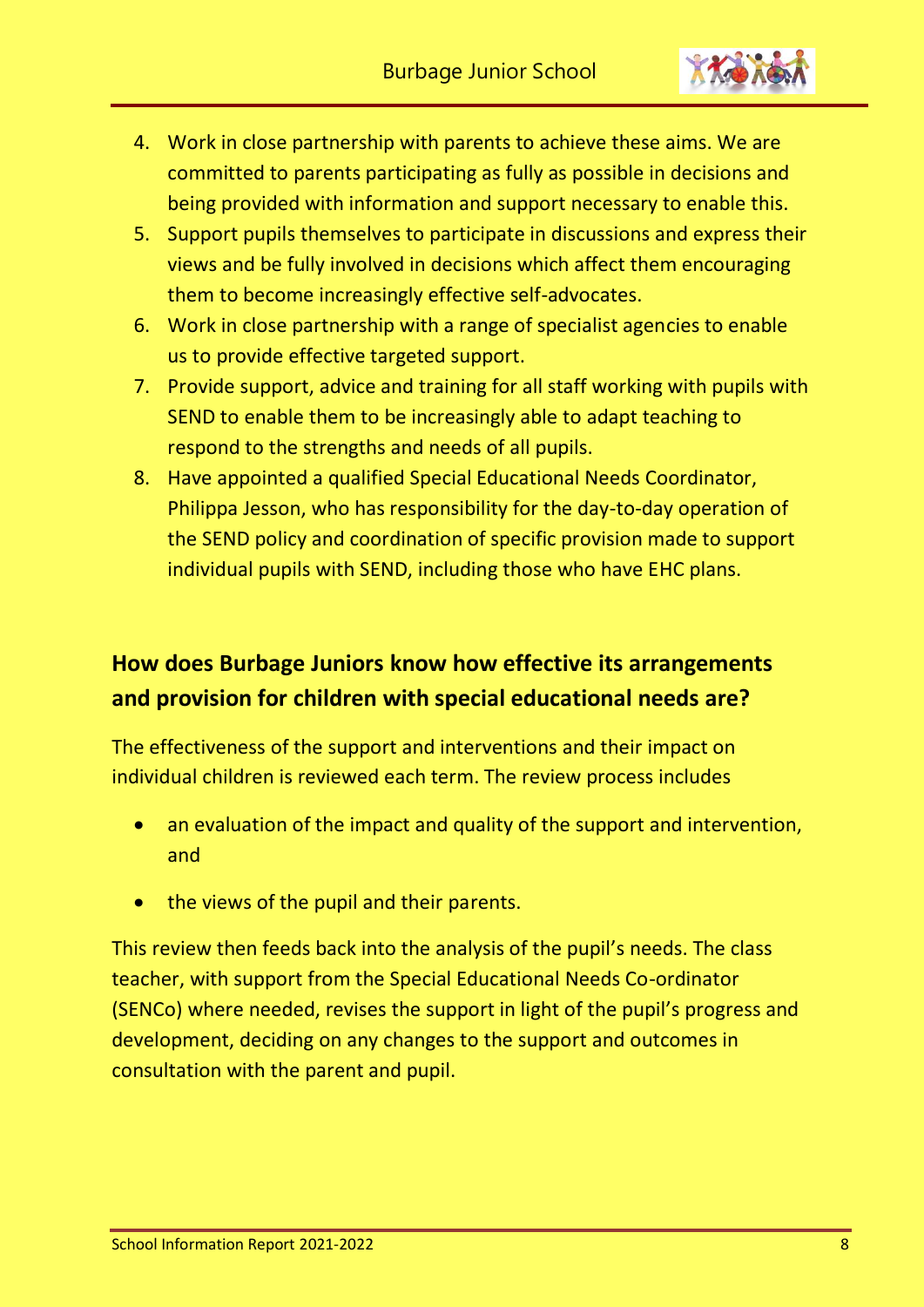

## **How will both the school and I know how my child is doing and how will you help me to support my child's learning?**

For children with identified special educational needs and disabilities (SEND), the class teacher will meet with the parents to agree what the desired outcomes of any additional support should be. The class teacher and the Special Educational Needs Coordinator (SENCo) will subsequently select appropriate support and intervention to meet these outcomes which will then be delivered by staff with sufficient skills and knowledge. An Individual Education Plan (IEP), or in some cases a Speech and Language Support Plan, will detail what outcomes are being sought. Carefully chosen SMART (small, measureable, achievable, realistic and timed) targets will then be selected to achieve these outcomes which will then be reassessed every term. The views of parents and the children are considered when assessing how the children have progressed towards these targets and to select appropriate next steps.

### **What is Burbage Juniors' approach to individual learning?**

Identifying and adapting teaching to meet pupils' needs is a process that is in place for all pupils. Where necessary, class teachers put in place relevant and timely interventions, aimed at closing the gap or raising the attainment. This is achieved using quality teaching, appropriate differentiation and in-class support

The school recognises that pupils at school with medical conditions should be properly supported so that they have full access to education, including school trips and physical education. Some children with medical conditions may be disabled and where this is the case the school will comply with its duties under the Equality Act 2010.

Some may also have SEND and may have a statement, or Education, Health and Care Plan (EHCP) which brings together health and social care needs, as well as their special educational provision. Arrangements to support pupils at school with medical conditions are detailed in the school's policy for *Supporting Pupils with Medical Conditions.*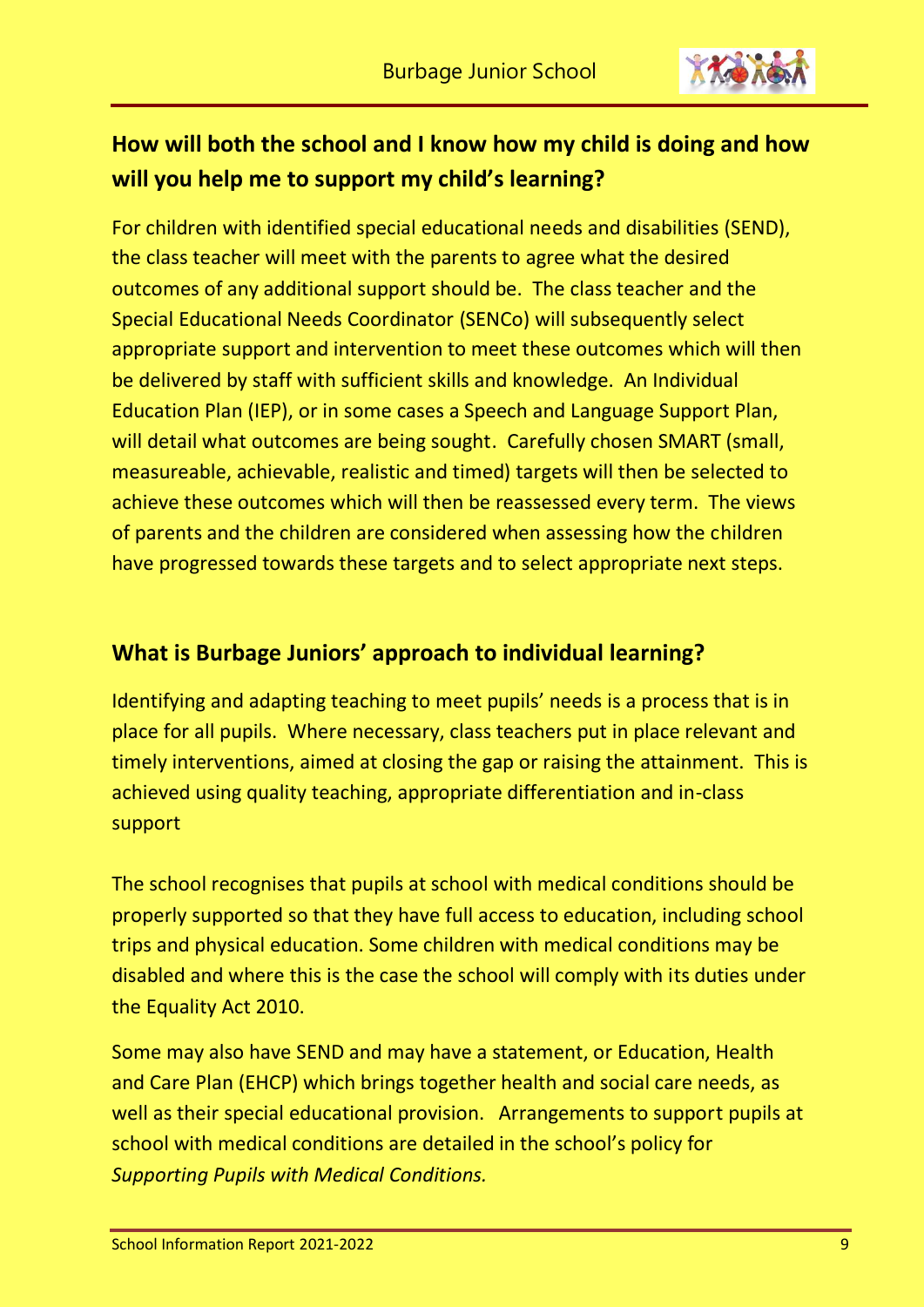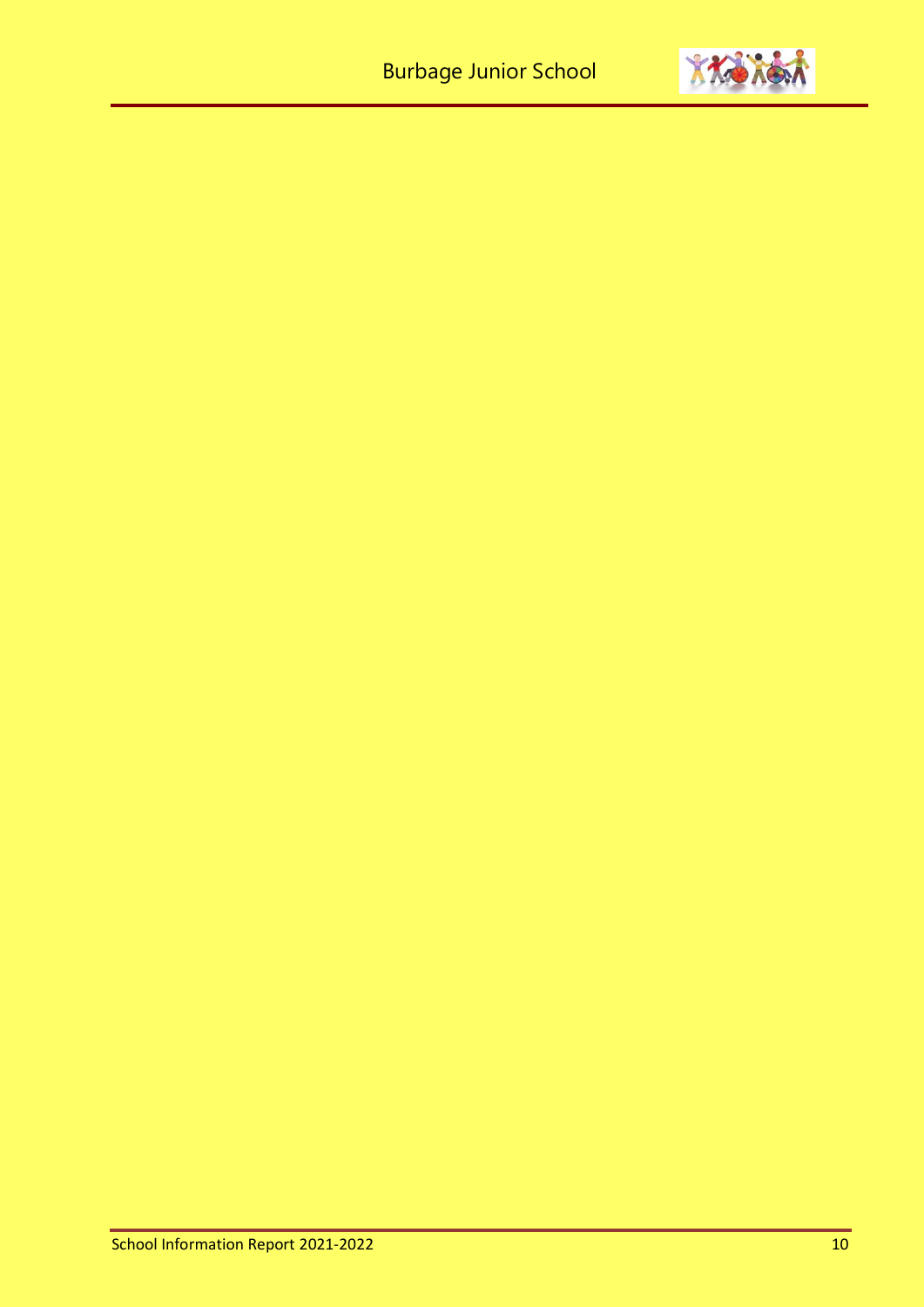

### **How will the curriculum be matched to my child's needs?**

We are committed to removing barriers that prevent children from accessing their learning. As a result, we aim to teach children in a variety of multisensory ways, in order to provide for all learning styles. Children with SEND are given equal access to the curriculum using additional support through specially trained support staff, adapted learning environments and the use of specialised equipment and ICT.

## **How is the decision made about the how much support and what type of support my child will receive?**

Working together the SENCo, class teacher and parents select appropriate support and intervention to meet the outcomes identified for each child, based on reliable evidence of effectiveness. This is then delivered by staff with sufficient skills and knowledge.

The effectiveness of the support and interventions and their impact on the pupil's progress are reviewed each term. The review process includes an evaluation of the impact and quality of the support and intervention and the views of the pupil and their parents. This review will then feed back into the analysis of the pupil's needs. The class teacher, with support from the SENCo where needed, will revise the support in light of the pupil's progress and development, deciding on any changes to the support and outcomes in consultation with the parent and pupil.

The school can involve specialists at any point for advice regarding early identification and effective support, particularly when a pupil continues to make less than expected progress**.** Parents will always be involved in any decision to involve specialists along with the child's class teacher and, in appropriate cases, the child**.** It is the SENCo's role to contact any specialist agencies and ensure that the information is shared with the parents and the teaching staff supporting the child.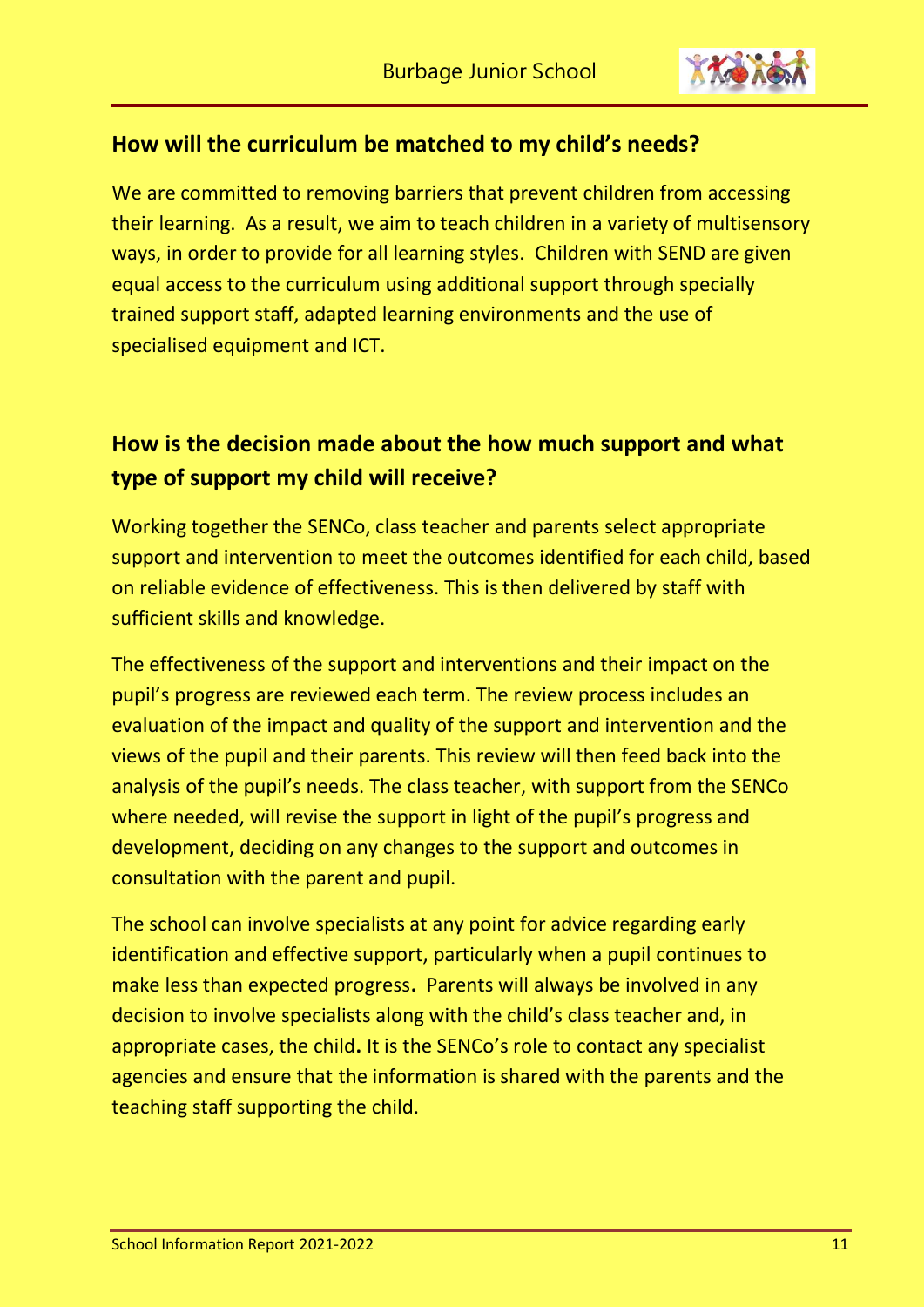

## **How will my child be included in activities outside the classroom, including trips?**

We provide a number of extra-curricular activities that are available to all children in the school. If there are any concerns about a child's ability to access any activities, then the school will meet with the parents in order to ensure that arrangements can be made in order to remove any barriers there may be. It may be necessary for parents or carers to accompany their children when the activities are outside of school hours.

Over the last year the following extra-curricular activities have been available for pupils:

- Music lessons including violins, guitars, drums, trumpets, trombone and piano
- Sports clubs Multi-sports, football, table tennis, dodgeball & swimming
- Year 6 residential trip to Beaumanor
- West End theatre visits to school
- Various trips, including New Walk Museum

When preparing for any trips outside school, the school welcomes any information and input by parents in order to ensure that the activities are as successful as possible for the children.

Also, additional support can be made available for children at the start and end of the day, at break times and at lunchtimes as required. Currently, we provide a lunchtime games club to support children to improve their play and interactive skills in a small group.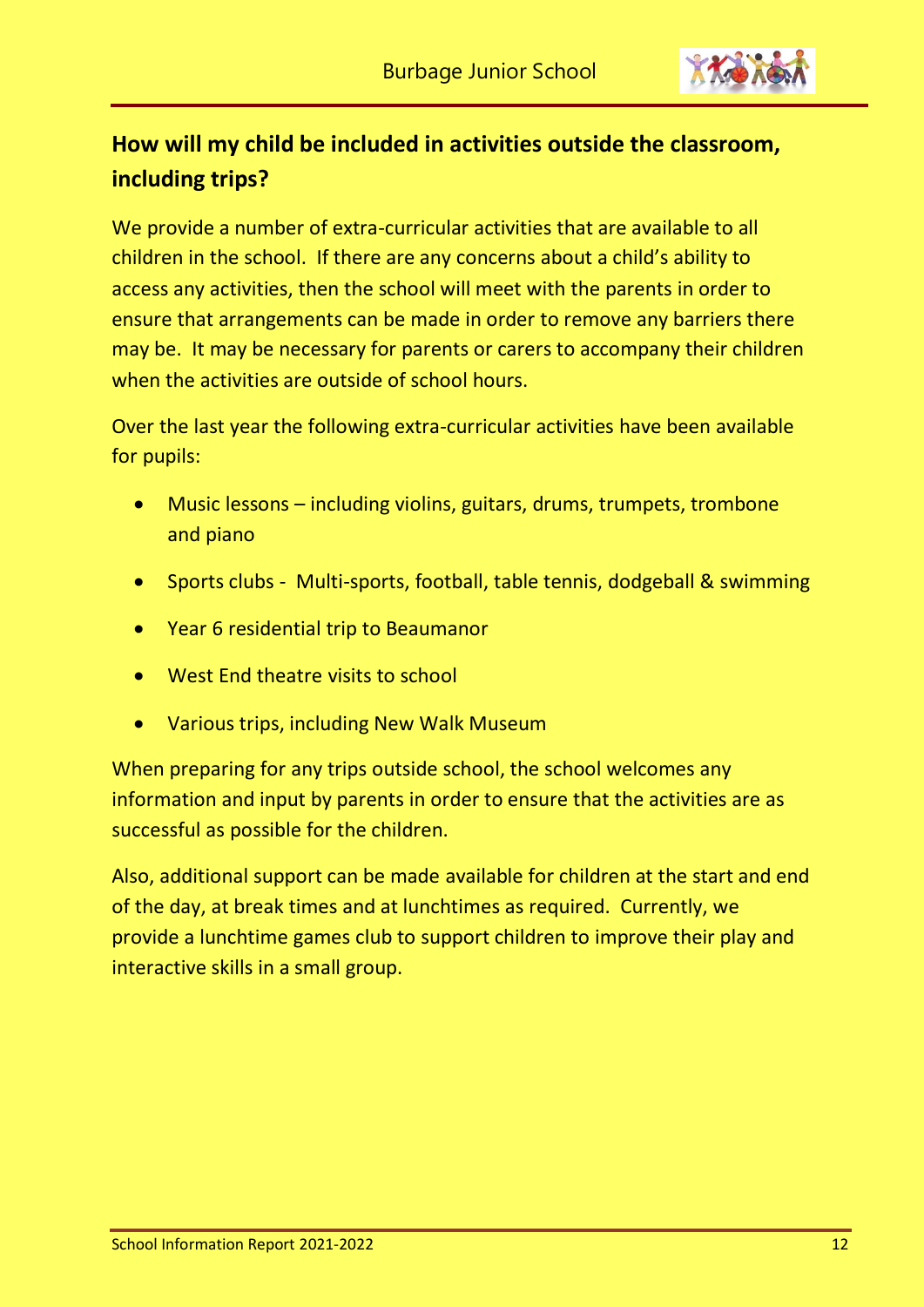

## **How will you help to develop my child's emotional and social development?**

At Burbage Juniors, the following additional activities are available for pupils with special educational needs and disabilities (SEND):

- Social communication groups for children who have difficulties with communication - resulting in increased interaction and social skills for children with difficulties in this area. These may include LEGO Therapy.
- Lunchtime games club for targeted children with emotional and social difficulties. Children become more able to cope with large scale, less structured activities such as lunchtimes and playtimes.
- Key adult support for children with emotional and social difficulties. Tailored support to help and reassure children with emotional and social needs. Children are able to access learning more effectively because underlying emotional and social needs are met more effectively and become less overwhelming.
- Emotional Literacy Support Assistant (ELSA) we have one specially trained ELSA in our school who works with children who need extra emotional support. This can take the form of play therapy on a 1:1 basis or in a small group. Some children access this for short periods of time due to trauma or a family loss.
- Forest School activities.

#### **How will I be able to raise any concerns I may have?**

If you have any concerns about your child and the provision he/she receives, please contact your child's class teacher. However, you may contact the school's Special Educational Needs Coordinator (SENCo), Mrs. Philippa Jesson at any time in school hours,

• through the school office in person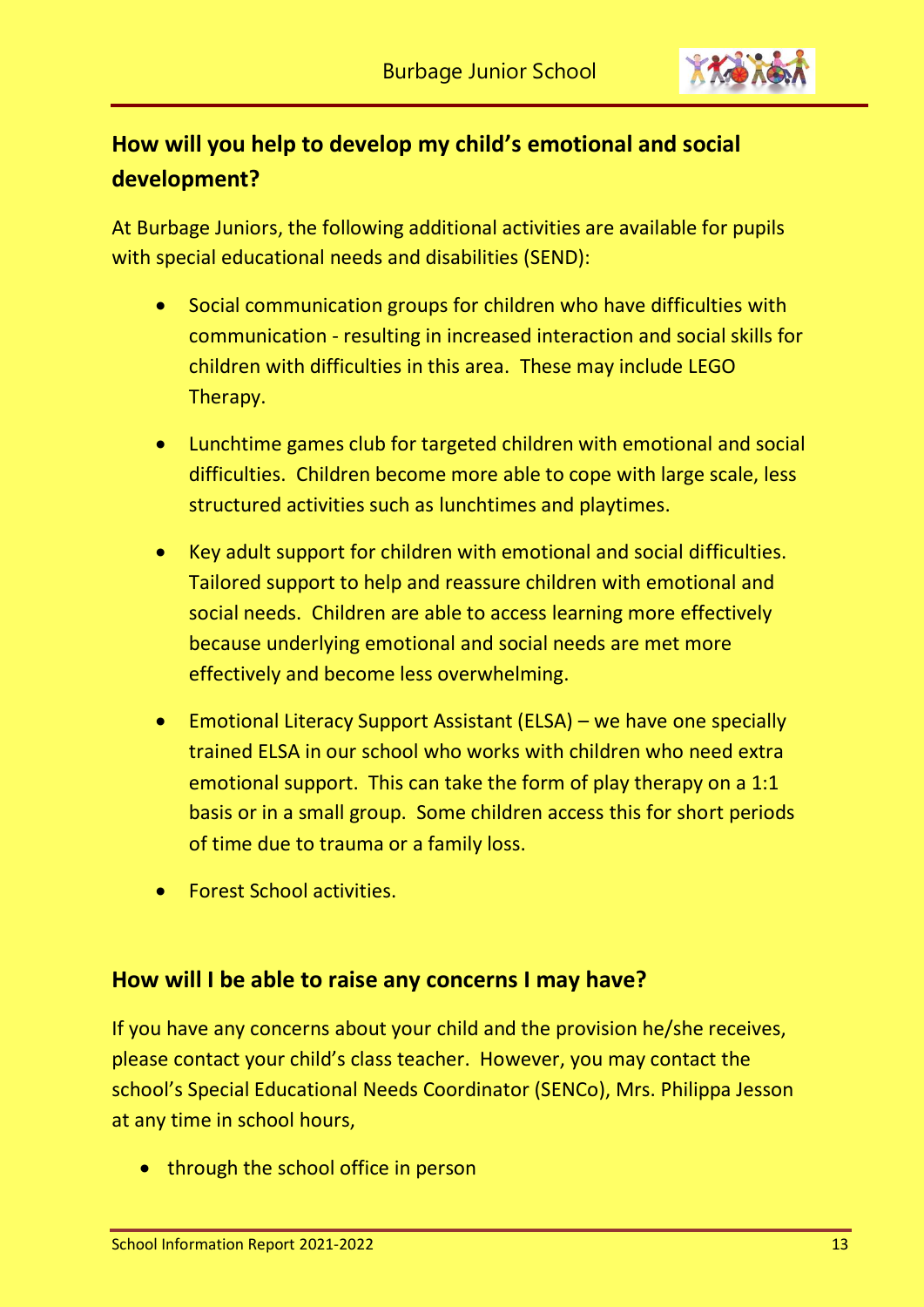

- by telephone (01455 630970)
- **by email (office @burbage-jun.leics.sch.uk)**

## **What specialist services and expertise are available at or accessed by Burbage Juniors? What training have staff supporting children with special educational needs had of what training are they having?**

In addition to having a specially trained school's Special Educational Needs Coordinator (SENCo), the school provides on-going training for all staff in special educational needs and disabilities (SEND). In order to maintain and develop the quality of teaching and provision to respond to the strengths and needs of all pupils, all staff are encouraged to undertake training and development. Training needs of staff are identified through the school's selfevaluation process.

All teachers and support staff undertake an induction process on taking up a post and this includes a meeting with the SENCo to explain the systems and structures in place around the school's SEND provision and practice and to discuss the needs of individual pupils.

The school's SENCo regularly attends SENCo network meetings in order to keep up to date with local and national updates in SEND. In addition, she attends meetings and training with other SENCos from the Diocese of Leicester Academy Trust (DLAT) Schools and with the Loughborough Learning Alliance.

Staff who support individual children are given access to specialized training by qualified professionals.

Training over the last 18 months has included information on:

- Visual impairment
- Profound and moderate hearing impairment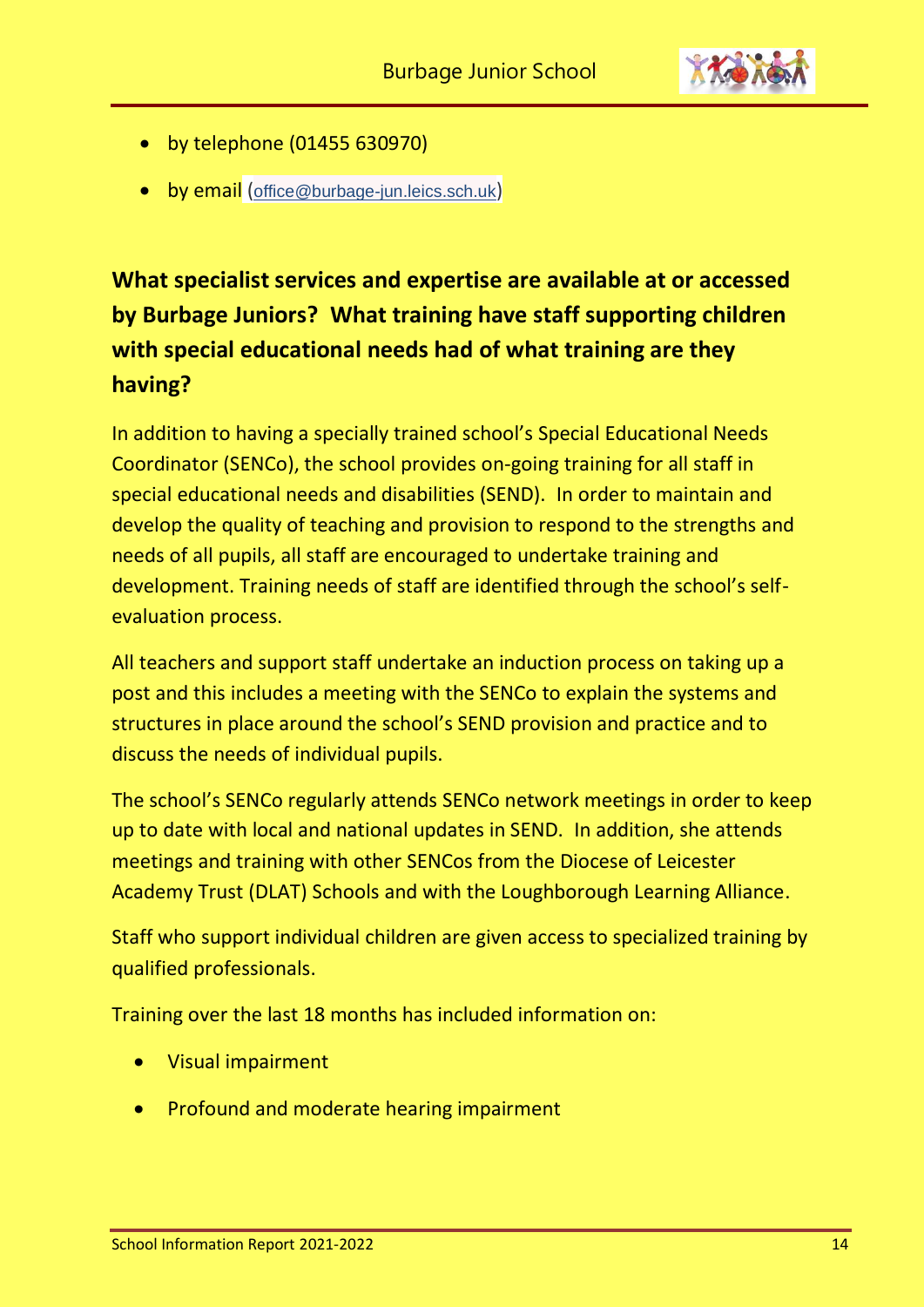

- Emotional Literacy and Support
- Team Teach training (positive handling of children demonstrating challenging behaviour and a range of emotional needs)
- Assessing children with processing difficulties

### **Who else has a role in children's education?**

The following are examples of specialist agencies available to the school:

- Autism Outreach
- Community paediatricians
- Child and Adolescent Mental Health Services (CAMHS)
- Education Inclusion Service specialist teachers
- Educational Psychologists
- Occupational therapists
- Physiotherapists
- Specialist teachers for children with hearing and vision impairment, including multi-sensory impairment, and for those with a physical disability
- Speech and language therapists
- Outreach Support from Special Schools

In addition, the school Special Educational Needs Coordinator (SENCo) has received training in Speech, Language and Communication having received a Level 3 qualification in Knowledge and Practice to Support the Communication Skills of 5-11 year olds. This course has provided training in developing the speech and language skills of all children but especially those with speech and language difficulties.

We have two teaching assistants who are trained as Emotional Literacy Support Assistants (ELSAs), in order to support children to develop their emotional and social skills.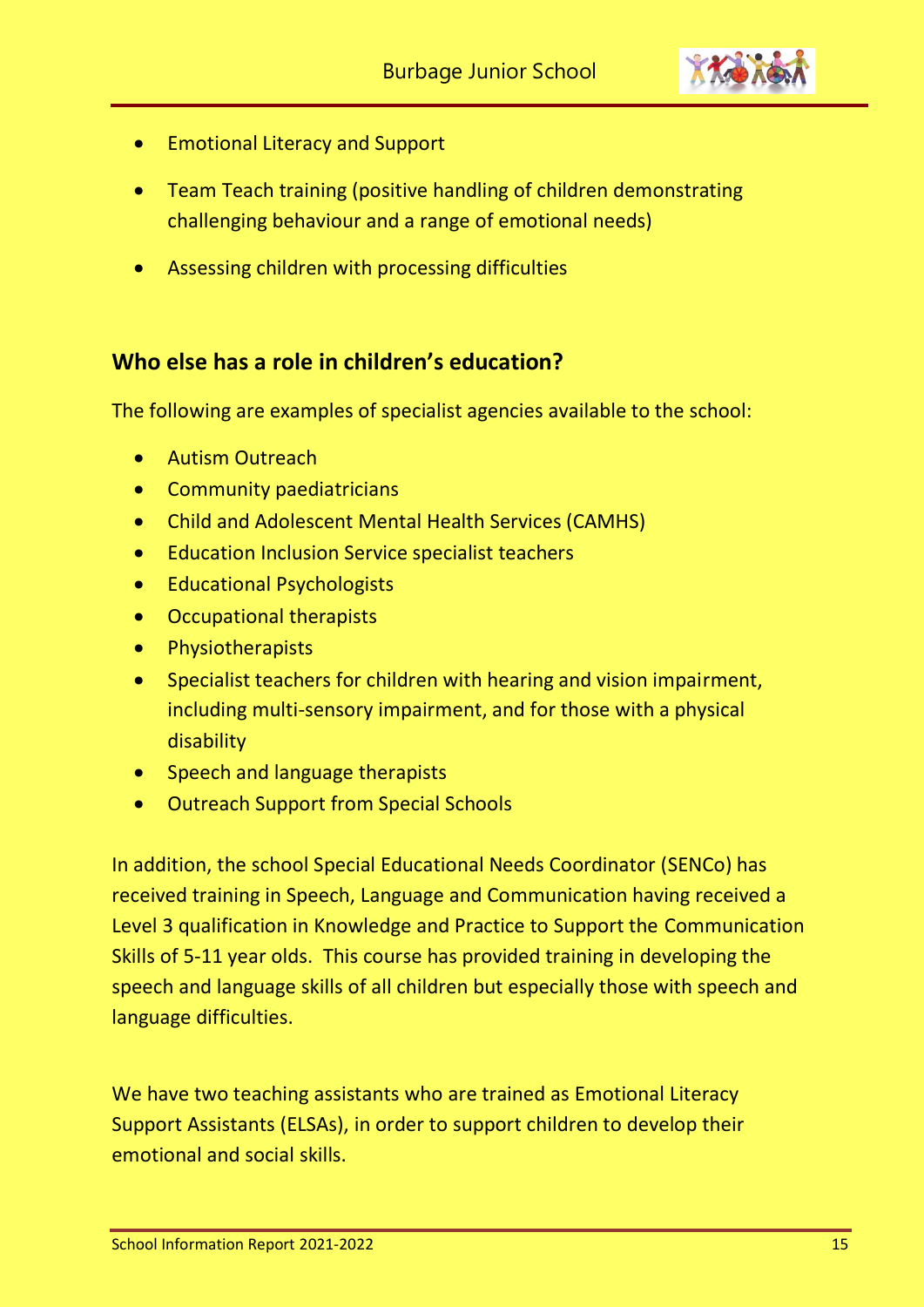

## **How accessible is Burbage Juniors both indoors and outdoors? What equipment and facilities are provided to support children with special educational needs?**

Burbage Juniors is built on a single level. It is fully wheelchair accessible with ramps and handrails provided where necessary. When a child requires special access arrangements, advice is sought and consideration is given as to the best classroom for the child in order to provide easy access to the classroom, to toilet facilities, to the hall and to outdoor areas.

There are two specially adapted toilets in the school for disabled people.

There is a single disabled parking bay at the front of the school for drivers with a blue badge and for parents of children with a disability.

Many children within our school may have a specific learning difficulty (SpLD), e.g. dyslexia. Care is taken throughout the school to provide general support that would benefit these children even before they are diagnosed. Visual disturbances which can interrupt learning can be reduced through the use of tinted backgrounds on interactive whiteboards and carefully chosen fonts. If it is considered to be beneficial, work books can be provided with tinted paper, and coloured overlays can be provided to support reading. Assessments are carried out within school to identify difficulties which indicate dyslexia and parents are then signposted towards those who can give specialist advice. Interventions are carried out within school as advised by a dyslexia specialist.

We have access to services through the local authority, e.g. hearing impairment and occupational therapy, in order to support specific children.

The school's core budget is used to make general provision for all pupils in the school including pupils with special educational needs and disabilities (SEND). In addition, every school receives an additional amount of money to help make special educational provision to meet children's SEND. This is called the 'notional SEND budget'.

The amount in this budget is based on a formula which is agreed between schools and the local authority. The government has recommended that schools should use this notional SEND budget to pay for up to £6,000 worth of special educational provision to meet a child's SEND. Most children with SEN need special educational provision that comes to less than £6,000. If the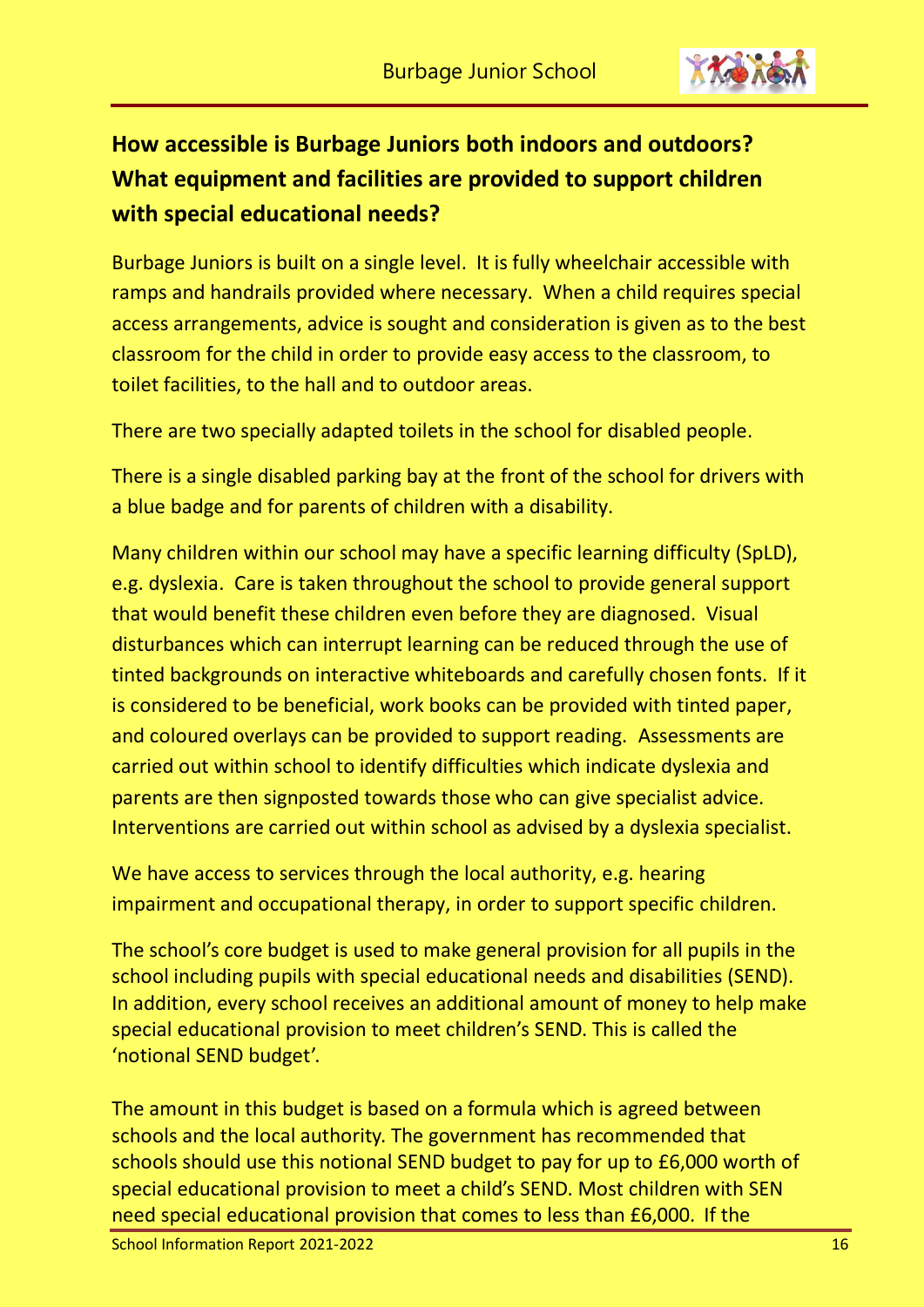

school can show that a pupil with SEND needs more than £6,000 worth of special educational provision, it can ask the local authority to provide top-up funding to meet the cost of that provision. Where the local authority agrees, the cost is provided from funding held by the local authority in their high needs block. Schools are expected to use this funding to make provision for that individual pupil

The school may also make use of Pupil Premium Funding where a pupil is registered as SEND and is also in receipt of Pupil Premium grant to address the needs of these pupils and enhance learning and achievement.

#### **How are complaints dealt with?**

If you are dissatisfied or concerned about anything to do with your child's care and support, we ask you first to speak with the class teacher if you feel able to. If we can, we will resolve any issues you may have straight away. However, if you prefer, you may speak directly with the Head Teacher (Mrs. Karen Allen) or the Special Educational Needs Coordinator, SENCo (Mrs. Philippa Jesson), both of whom can be contacted through the school office.

If a complaint is made the school will follow the Complaints Procedure. This can be found on the school's website, and involves the following procedure:

- In the first instance, an appointment should be made with the Head Teacher, who will endeavour to address the issue informally
- If the complainant is still dissatisfied with this outcome, the complaint should be made in writing to the Chair of Governors, who will endeavour to address the issue.

If the complainant is still dissatisfied, a governors' complaints committee will be convened to hear the complaint and decide appropriate action. This committee will not include the Chair of Governors or any member of staff from the school.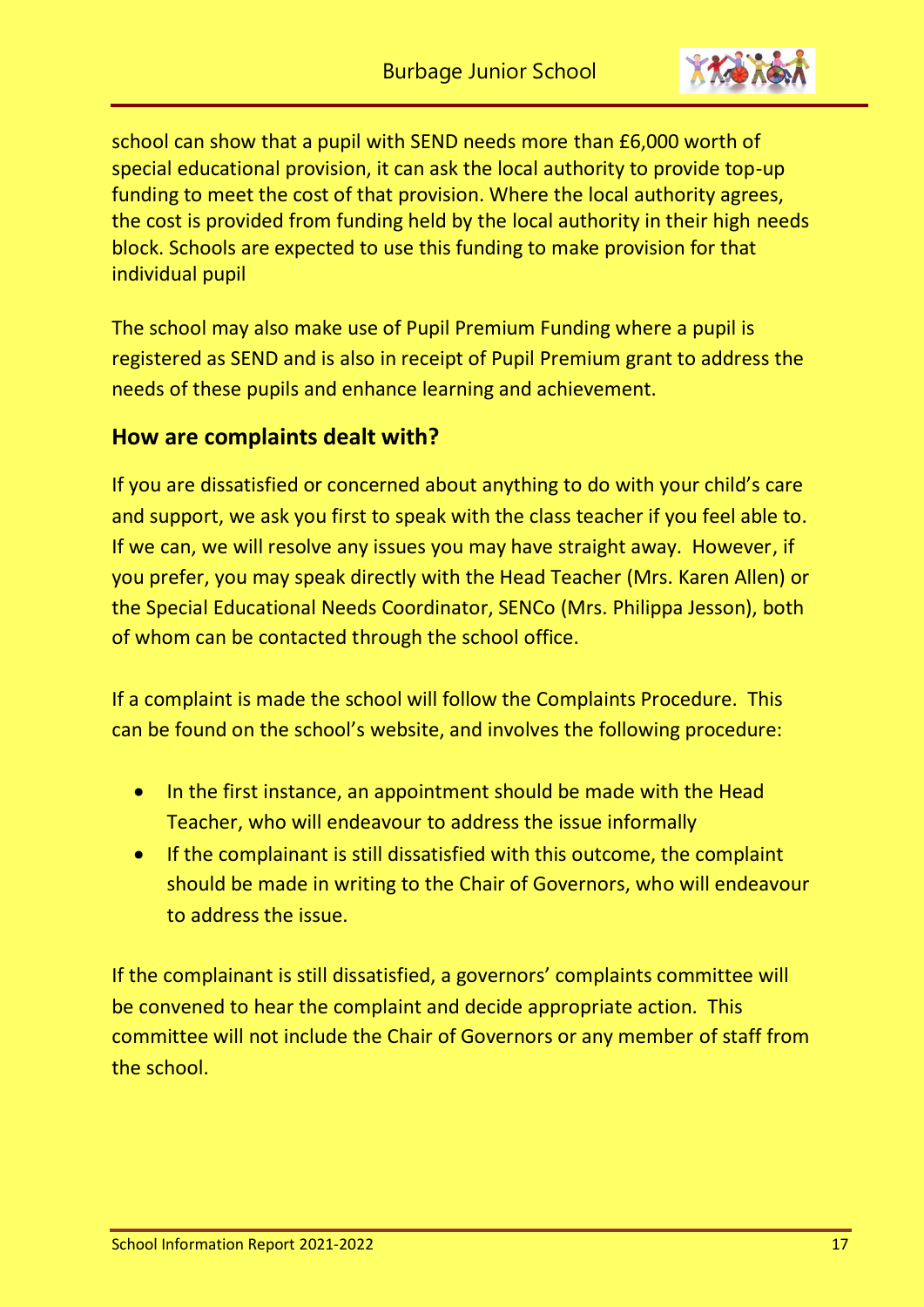

### **How do you support pupils with SEND transferring between phases of education?**

When pupils are transferring between infant schools to Burbage Juniors, teaching staff make every endeavor to meet them in their existing placements and to liaise with those in charge of their education and care. In addition, where needs are already known, the school SENCo arranges to meet with staff, parents and children prior to their transfer in order to ensure smooth transfer to their next phase. In addition, the SENCo will attend reviews of children at their previous schools where possible. Sometimes these children can make additional visits to the school and schools are encouraged to make photo books of key people and places to prepare the children for the changes ahead.

For pupils moving on to their next phase of education, teaching staff and the SENCo arrange to meet with the new form tutors and the new SENCo, respectively, in order to transfer information across. When appropriate, additional visits are made with the pupils in order to introduce them to their new settings and to produce photo books including pictures of key personnel and places that the children will need to be aware of.

This support is co-ordinated by Philippa Jesson, the school's SENCo. If you would like to talk through any transfer arrangements, she can be contacted during school hours:

- through the school office in person
- by telephone (01455 630970)
- by email (office@burbagejunior.org )

## **How do you contribute to the publication of the local authority's Local Offer?**

There is a copy of our school's contribution to the local offer on our school website http://www[.burbage-jun.leics.sch.uk](https://www.burbage-jun.leics.sch.uk/). Leicestershire's Local Offer can be found at [https://www.leicestershire.gov.uk/education-and-children/special](https://www.leicestershire.gov.uk/education-and-children/special-educational-needs-and-disability/about-the-local-offer)[educational-needs-and-disability/about-the-local-offer.](https://www.leicestershire.gov.uk/education-and-children/special-educational-needs-and-disability/about-the-local-offer)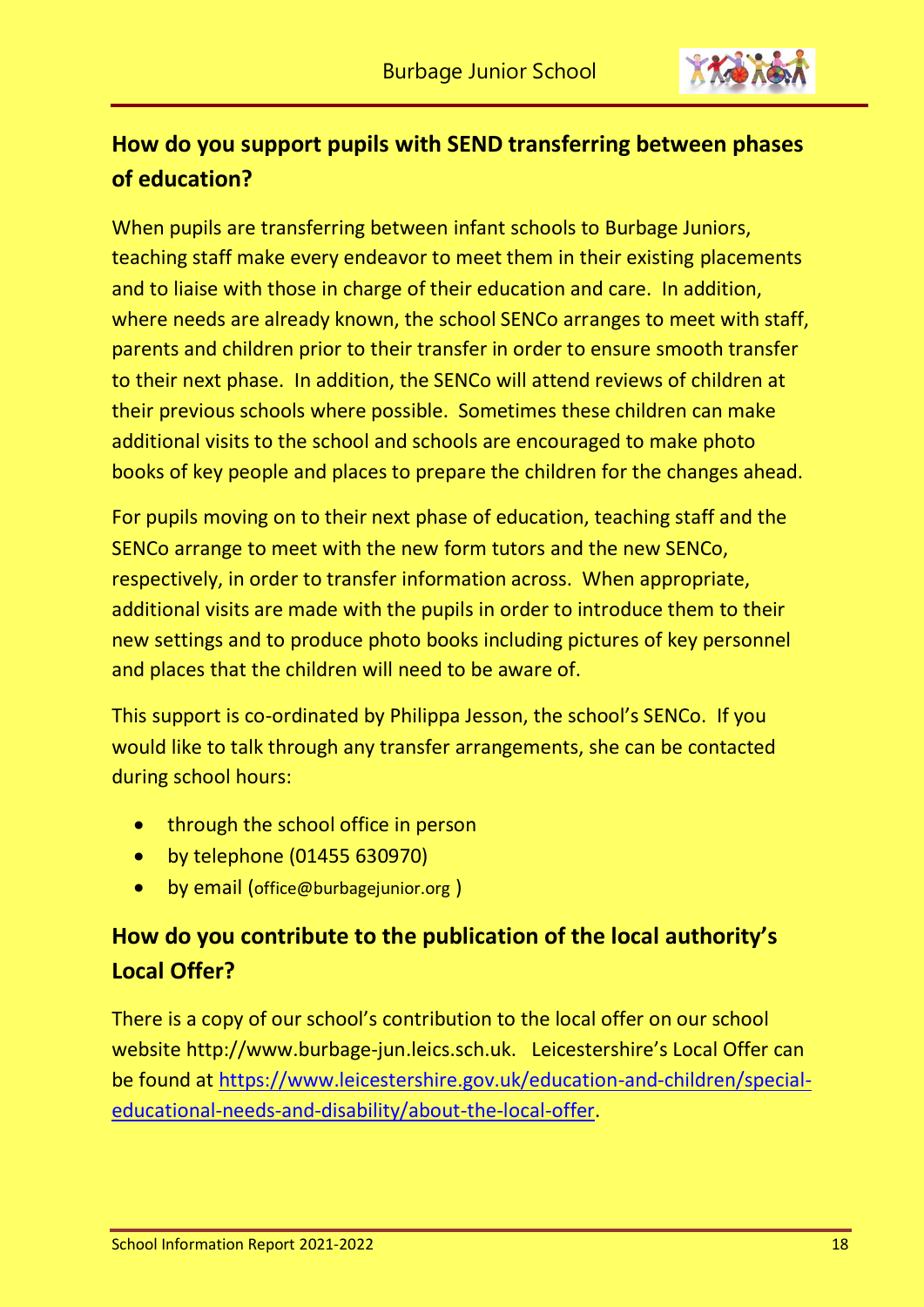

## **What support services are available for parents and carers of children with additional needs?**

#### **SEND Information Advice and Support Service (SENDIASS)**

*Formerly Parent Partnership Service. SENDIASS provides free, impartial and confidential legally-based advice, information and support on all matters relating to SEN and disabilities including education, health and social care issues.*

- Telephone: 0116 305 5614
- Email: [sendiass@leics.gov.uk](mailto:sendiass@leics.gov.uk)
- Website: [https://www.leicestershire.gov.uk/education-and](https://www.leicestershire.gov.uk/education-and-children/special-educational-needs-and-disability/complaints-and-appeals/independent-advice-for-special-educational-needs-and-disability-send)[children/special-educational-needs-and-disability/complaints-and](https://www.leicestershire.gov.uk/education-and-children/special-educational-needs-and-disability/complaints-and-appeals/independent-advice-for-special-educational-needs-and-disability-send)[appeals/independent-advice-for-special-educational-needs-and](https://www.leicestershire.gov.uk/education-and-children/special-educational-needs-and-disability/complaints-and-appeals/independent-advice-for-special-educational-needs-and-disability-send)[disability-send](https://www.leicestershire.gov.uk/education-and-children/special-educational-needs-and-disability/complaints-and-appeals/independent-advice-for-special-educational-needs-and-disability-send)
- Address: SENDIASS Leicestershire, Abington House, 85 Station Road, Wigston, Leicestershire, LE18 2DP

### **Supporting Leicestershire Families – SLF (for families with children aged 5-13 years)**

- Telephone: 0116 305 8727
- Email: [earlyhelpreferals@leics.gov.uk](mailto:earlyhelpreferals@leics.gov.uk)
- Website: [https://www.leicestershire.gov.uk/education-and-children/social-care](https://www.leicestershire.gov.uk/education-and-children/social-care-and-supporting-families/early-help-for-children-and-young-people)[and-supporting-families/early-help-for-children-and-young-people](https://www.leicestershire.gov.uk/education-and-children/social-care-and-supporting-families/early-help-for-children-and-young-people)
- Address: Cultural Services, Hinckley Hub, Rugby Road, Hinckley, Leicestershire, LE10 0FR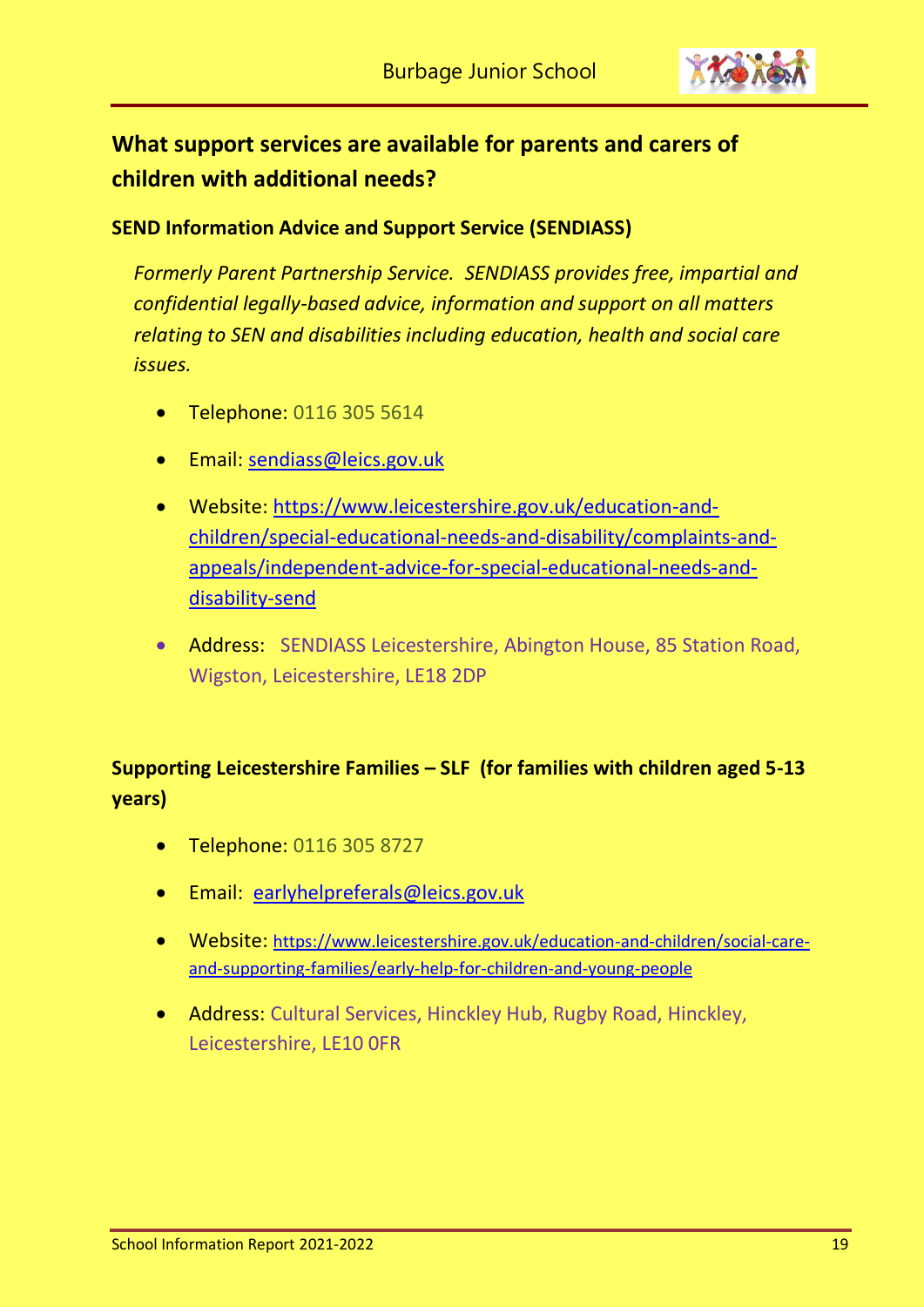

### **Children and Young People's Support Service, Hinckley and Bosworth Borough Council**

*Free and confidential service for 5-19 year olds that focuses on those affected by domestic abuse*

- Telephone: 01455 238141
- Email: [Customer.Services@hinckley-bosworth.gov.uk](mailto:Customer.Services@hinckley-bosworth.gov.uk)
- Address: Children's Support Worker, Community Safety Team, Hinckley & Bosworth Borough Council, Hinckley Hub, Rugby Road, Hinckley, Leicestershire, LE10 0FR

#### **Menphys Special Outreach Service (Menphys SOS)**

*A voluntary sector organisation which offers a wide range of services to children and young people with special educational needs, disabilities and complex health needs, and their families, living in Leicestershire and Leicester. They are committed to providing a holistic, empowering, professional service, which focuses on preventative, early intervention and help.*

- Telephone: 01455 323018
- Email: [Help-line@menphys.org.uk](mailto:Help-line@menphys.org.uk)
- Website: [www.menphys.org.uk](http://www.menphys.org.uk/)

#### **ADHD Solutions**

*ADHD Solutions CIC is an independent initiative set up to support children young people and adults who have Attention Deficit and Hyperactivity Disorder (ADHD), their families, and the professionals who are working with them.*

- Telephone: 0116 261 0711
- Address: St Gabriels Community Centre, Kerrysdale Ave, Leicester LE4 7GH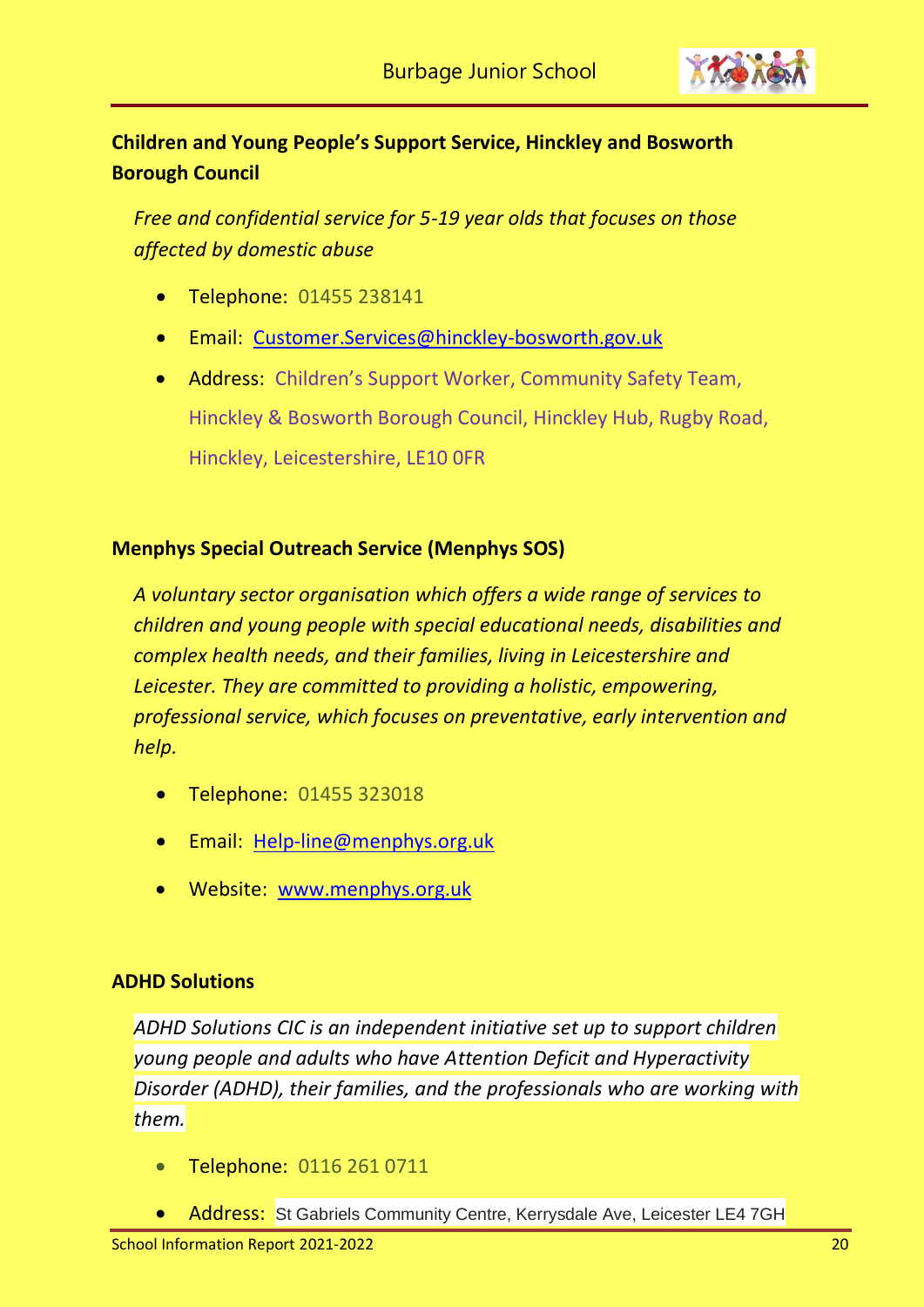

#### **Leicestershire Speech and Language Therapy (SALT)**

*Leicestershire SALT offer a range of services for children and young people who have difficulties with;*

- *Speech, language and communication skills*
- *Eating, drinking and swallowing skills*

*The service works closely with families, parents and carers to improve children and young people's progress in these areas and to ensure that their potential for learning, social and emotional development is reached.*

- **Telephone: 0116 225 6000**
- Website: [https://www.leicspart.nhs.uk/clinic/childrens-speech-and](https://www.leicspart.nhs.uk/clinic/childrens-speech-and-language-therapy-service/)[language-therapy-service/](https://www.leicspart.nhs.uk/clinic/childrens-speech-and-language-therapy-service/)
- Address: *FYPC Speech and Language Therapy, Bridge Park Plaza, Bridge Park Road, Thurmaston, Leicester, LE4 8PQ*

#### **Down's Syndrome Association (DSA)**

*DSA offer information, support and advice on any question or concern you have related to Down's syndrome. They have specialist advisers who can provide you with information and support on issues such as health, social care, benefits and education for people with Down's syndrome. They can help you to access support locally and may be able to direct you to other sources of information.*

- Telephone helpline: 0333 1212 300
- Email: [info@downs-syndrome.org.uk](mailto:info@downs-syndrome.org.uk)
- Website: <http://www.downs-syndrome.org.uk/>

#### **Autism Outreach Team (AOT), Leicestershire County Council**

*The AOS provides advice, support and training to children, families and educational establishments across Leicestershire in regards to Autism Spectrum Disorders for children with a diagnosis aged 0-19yrs.*

• Telephone: 0116 305 9400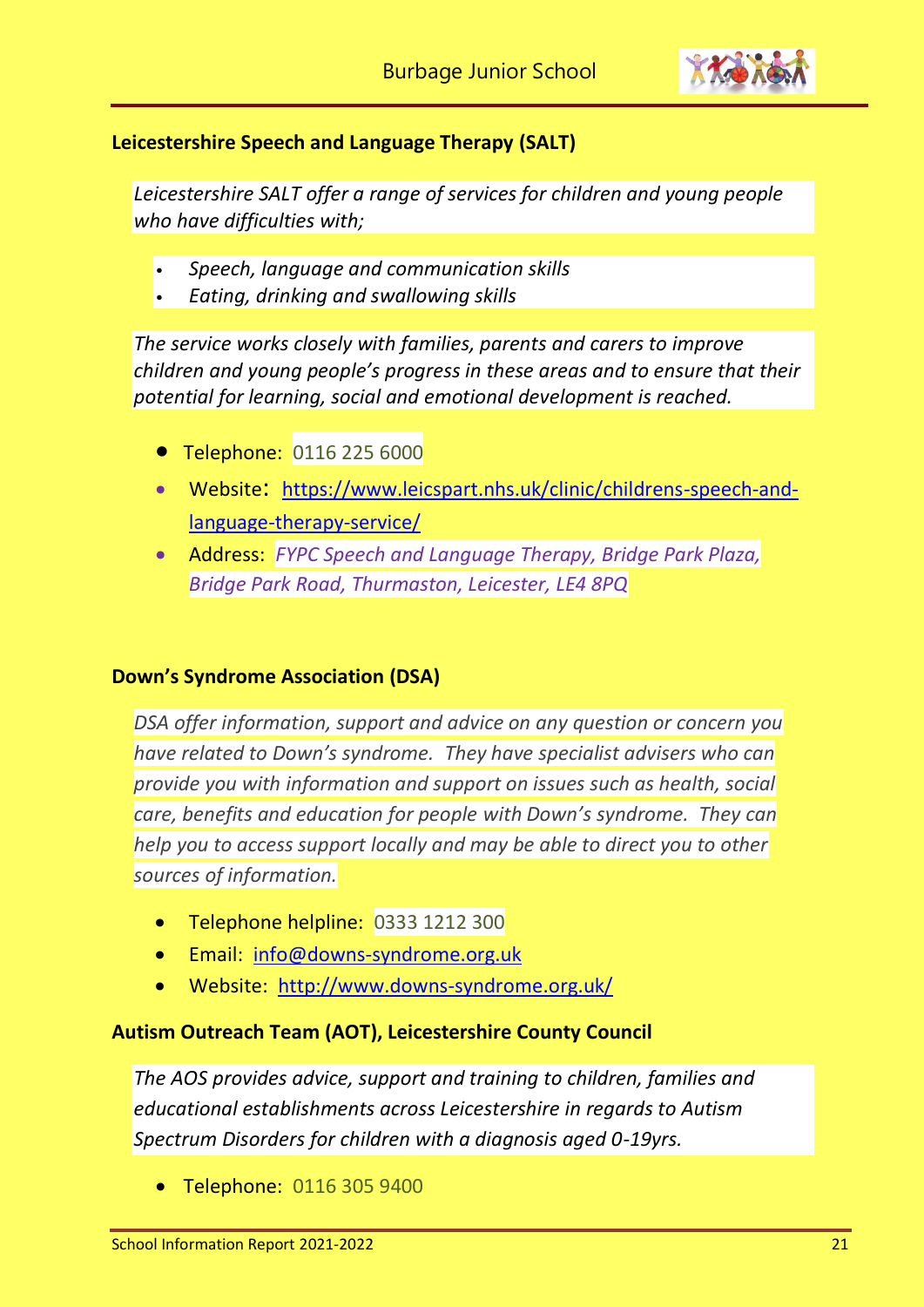

- Email: [STS@leics.gov.uk](mailto:STS@leics.gov.uk)
- Website: [https://resources.leicestershire.gov.uk/specialist-teaching](https://resources.leicestershire.gov.uk/specialist-teaching-services/autism-outreach-service/autism-information-for-parents)[services/autism-outreach-service/autism-information-for-parents](https://resources.leicestershire.gov.uk/specialist-teaching-services/autism-outreach-service/autism-information-for-parents)

#### **Hearing Support Team (HST), Leicestershire County Council**

*The HST is part of the Local Authority's [Specialist Teaching Services](http://www.leics.gov.uk/index/education/going_to_school/special_education_needs/specialist_teaching_service.htm) and is made up of Specialist Teachers who have an additional qualification for teaching hearing impaired children, Educational Audiologist, Technician, Language Support Worker and Practitioners. The HSS provides teaching, audiological and advisory support to all children and young people in Leicestershire who have a permanent hearing loss, from the time of identification until they leave school.*

- Telephone: 0116 305 9400 (Kate Wells)
- Email: [STS@leics.gov.uk](mailto:STS@leics.gov.uk)
- Website: [https://www.leicestershire.gov.uk/education-and](https://www.leicestershire.gov.uk/education-and-children/special-educational-needs-and-disability/education-and-childcare/hearing-impaired-and-deaf-children)[children/special-educational-needs-and-disability/education-and](https://www.leicestershire.gov.uk/education-and-children/special-educational-needs-and-disability/education-and-childcare/hearing-impaired-and-deaf-children)[childcare/hearing-impaired-and-deaf-children](https://www.leicestershire.gov.uk/education-and-children/special-educational-needs-and-disability/education-and-childcare/hearing-impaired-and-deaf-children)

#### **Vision Support Team (VST), Leicestershire County Council**

*The VSS is part of the [Specialist Teaching Services.](http://www.leics.gov.uk/index/education/going_to_school/special_education_needs/specialist_teaching_service.htm) They have [clear aims](http://www.leics.gov.uk/index/education/going_to_school/special_education_needs/specialist_teaching_service/service_teams/visual_impairment_team/visual_impairment_aims.htm) set out that underpin the support services they provide to children and young people who have a visual impairment. They also work with and support schools, early years' settings, parents, carers, families and other professionals who are working with visually impaired children and young people.*

- Telephone: 0116 305 9400
- Email: [STS@leics.gov.uk](mailto:STS@leics.gov.uk)
- Website: [https://www.leicestershire.gov.uk/education-and](https://www.leicestershire.gov.uk/education-and-children/special-educational-needs-and-disability/education-and-childcare/visually-impaired-and-blind-children)[children/special-educational-needs-and-disability/education-and](https://www.leicestershire.gov.uk/education-and-children/special-educational-needs-and-disability/education-and-childcare/visually-impaired-and-blind-children)[childcare/visually-impaired-and-blind-children](https://www.leicestershire.gov.uk/education-and-children/special-educational-needs-and-disability/education-and-childcare/visually-impaired-and-blind-children)